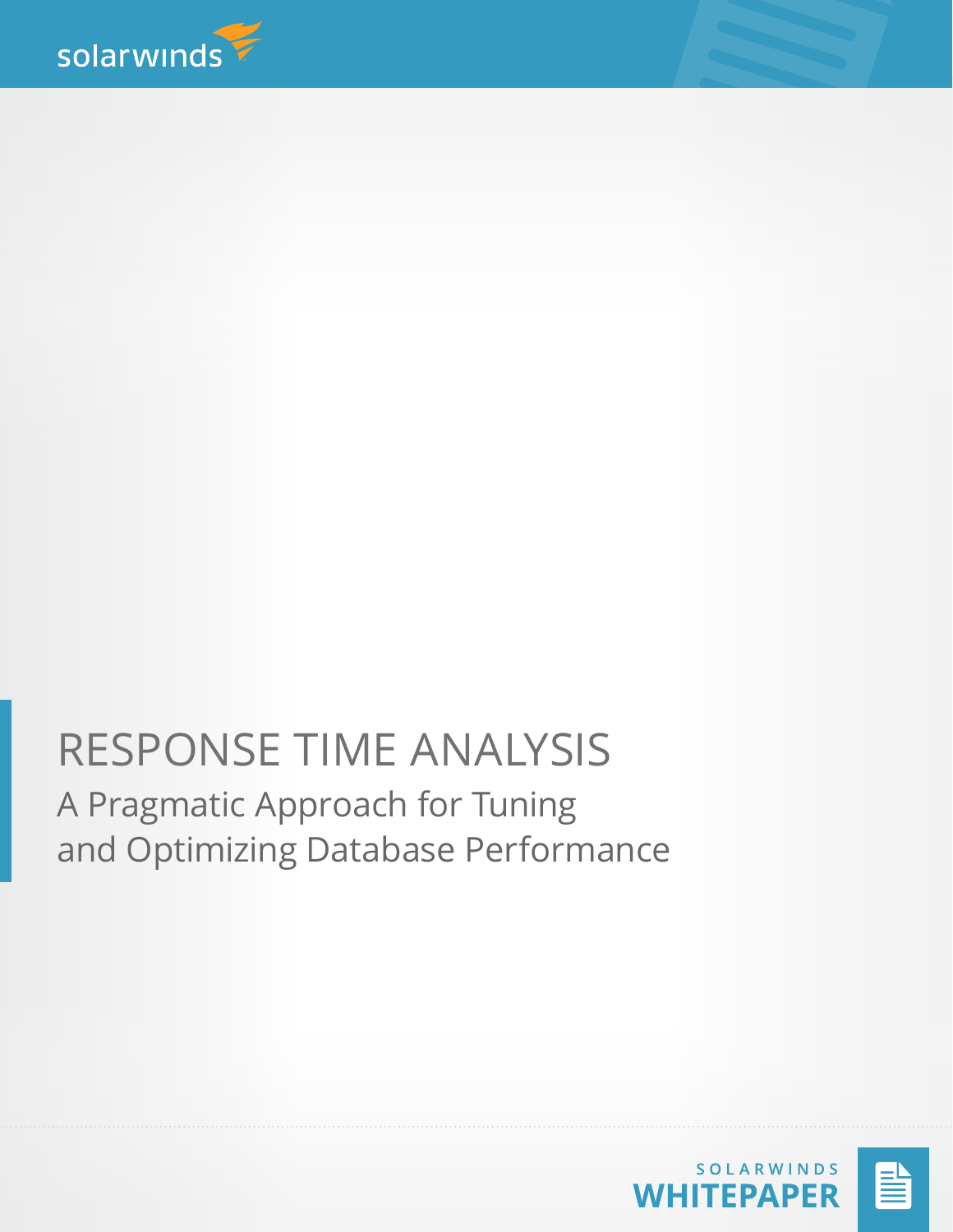

## INTRODUCTION

*For database administrators the most essential performance question is: how well is my database running?* 

*Traditionally, the answer has come from analysis of system counters and overall server health metrics. You might, for example, look at how many physical reads there have been within a specific period of time, the number of writers or lock statistics. Or you might look at dashboards of information about the CPU, disk I/O, memory, storage and the network.* 

*Yet, because the primary purpose of a database is to provide end users with a service, none of these counters or metrics provides a relevant and actionable picture of performance. That is why, in recent years, an increasing number of performance experts have recommended a shift from measuring resources consumed to measuring application performance. To accurately assess database instance performance from the perspective of service provided, the question must become: how much time do end users wait on a response? To answer this question, you need a way to assess what's happening inside the database instance that can be related to end users.*

**Response time analysis (RTA)** is an approach that enables DBAs to measure the time spent on query execution and, therefore, measure impact to end users. Introduced in 1999 as a database performance perspective by Cary Millsap<sup>1</sup>, and articulated again in 2001 by Craig Shallahamer<sup>2</sup>, RTA is a proven, comprehensive way to monitor, manage and tune database performance that is based on the optimal outcome for the end user, whether that user is an application owner, batch processes or end-user consumer.

RTA does for DBAs what application performance management (APM) does for IT—identify and measure an end-to-end process, starting with a query request from the end user and ending with a query response to the end user, including the time spent at each discrete step in between. Using RTA, you can identify bottlenecks, pinpoint their root causes and prioritize your actions based on the impact to end users. In short, RTA helps you provide better service, resolve trouble tickets faster and free up time to focus your efforts where they have the most impact.

This paper describes RTA in detail, and provides an overview of the tools available to perform RTA so that you can monitor and manage database instance performance by focusing on its impact to end users.

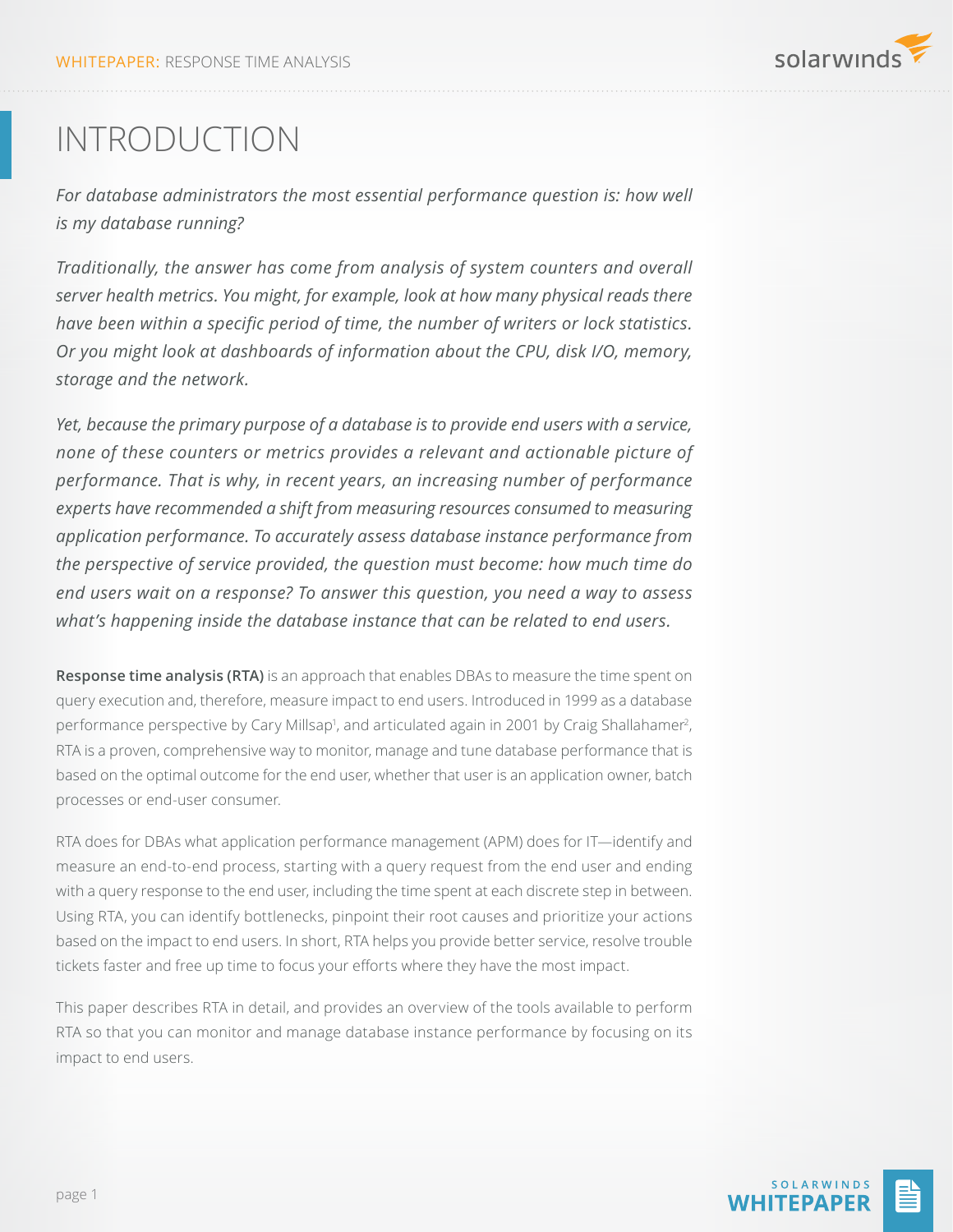

## **WHY AREN'T COUNTERS AND SYSTEM HEALTH METRICS ENOUGH?**

When a database instance isn't performing well, or when web pages are loading too slowly, or price lookups are so slow that customers abandon the page, or batch processes don't complete in time, often the first response is to look at counters and system health metrics to find the answer. Unfortunately, this information is incomplete, sometimes misleading, and rarely easy to correlate to end user experience.

On the counter side, you might look at how many physical reads there have been within a specific period of time, the number of writes or lock statistics. This view of performance is, however, limited. Let's say you've been told an application is running slow. Upon a closer look, you see that the cache hit ratio is only 60%. What does this tell you about the root cause? Is the buffer cache too small? Is there a large full table scan occurring or some other inefficient query executing? If so, which ones? What impact does this have to the end user? None of these questions is answered by looking at cache hit ratio by itself.

On the system health metrics side, the amount of actionable information is equally lacking. Let's say CPU utilization shoots up to 90% on one of your servers, and then stays at that level for a day. Is it something that happened in the server? Is it something that happened in the query? If all you look at is that spike in CPU utilization, you might conclude that demand has exceeded server capacity and add a new server. What if that doesn't change the CPU utilization? Did it impact the end user in any way? It wouldn't be the first time that expensive hardware additions didn't solve the problem. You simply can't answer these questions armed with just server health information.

A database performance approach focused on measuring impact to end users clearly requires different information. It requires information that exposes what is happening inside the database instance and quantifies the impact to users.

## **RESPONSE TIME ANALYSIS IS ALL ABOUT WAITS, QUEUES AND TIME**

At the core of RTA is the wait event or wait type. When a server process or thread has to wait for an event to complete or resource to become available before being able to continue processing the query, it is called a wait event. For example: moving data to a buffer, writing to disk, waiting on a lock, or writing a log file. Typically, hundreds of wait events must be passed between a query request and response.

If a query waits on a specific wait event more than usual, how can you find out? How do you know what is 'normal'? How can you find out why it's waiting? And how do you fix it? That's where RTA comes in.

RTA measures time for every wait event for each query, and provides a way to look at this data in context with other queries, and in context of time, so that you can prioritize efforts that have the most impact on the end user.

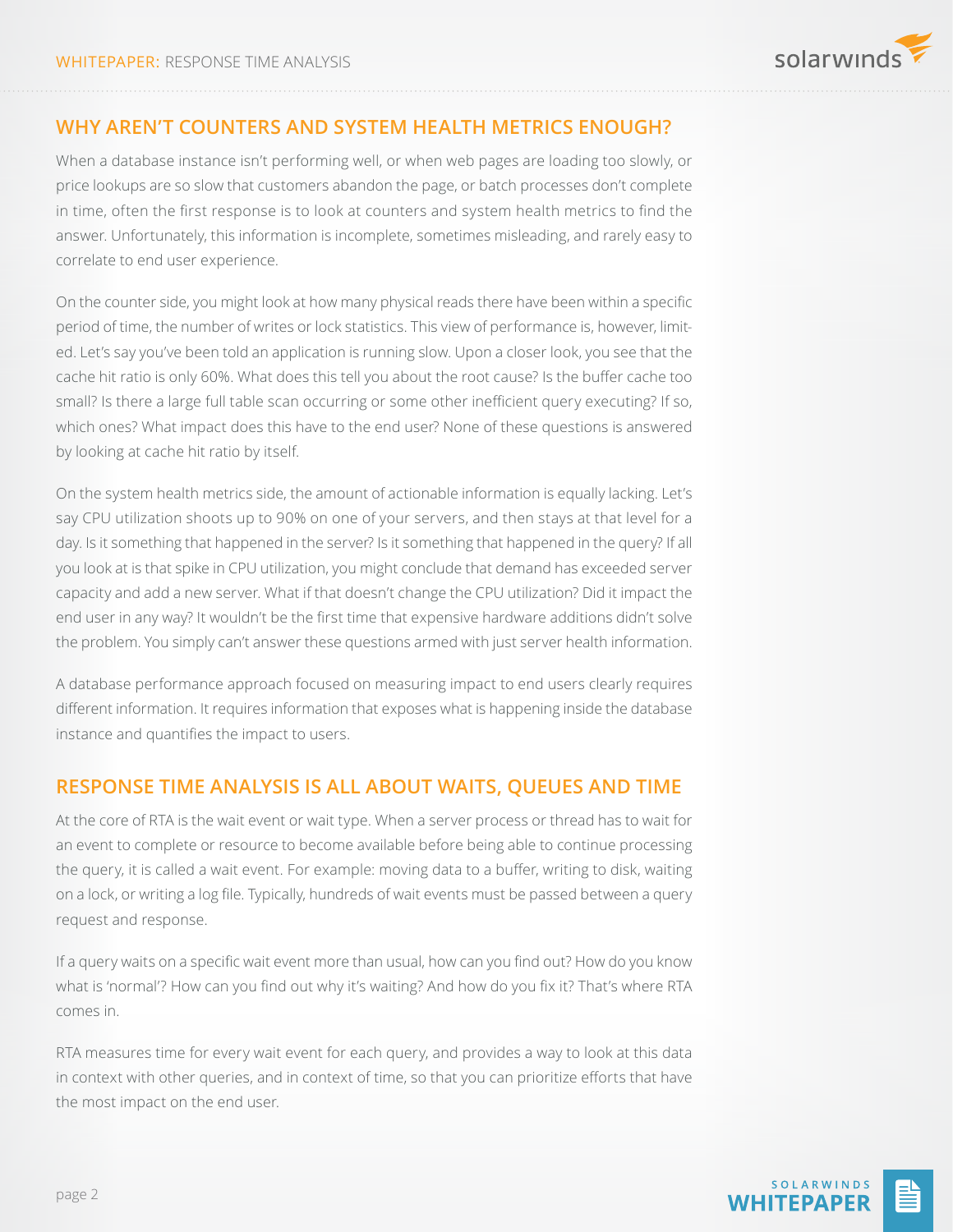

In order for RTA to work, it must do the following:

#### **1. Identify the specific wait event that causes a delay.**

You must measure every wait event individually to be able to isolate potential problems and bottlenecks.

#### **2. Identify the specific query that got delayed.**

If you know only that the whole instance is delayed, you will not be able to isolate the specific query that is causing a delay or bottleneck.

It's important to know that some performance monitoring tools and dashboards present an averaged assessment across multiple queries. If you are looking at averaged data, how can you tell which specific queries are slowing performance? In order to have an RTA approach that works, you must collect performance statistics at the individual query level.

#### **3. Measure the time impact of the delay.**

You must measure the wait event time—the time to complete the task and pass the work on to the next process, for each wait event. Without this information, you will not be able to completely understand what is causing the bottleneck.



Armed with all this data, you can account for each query and each resource utilized by a query. And then you can accurately pinpoint the root cause of delays, inside or outside the database instance.

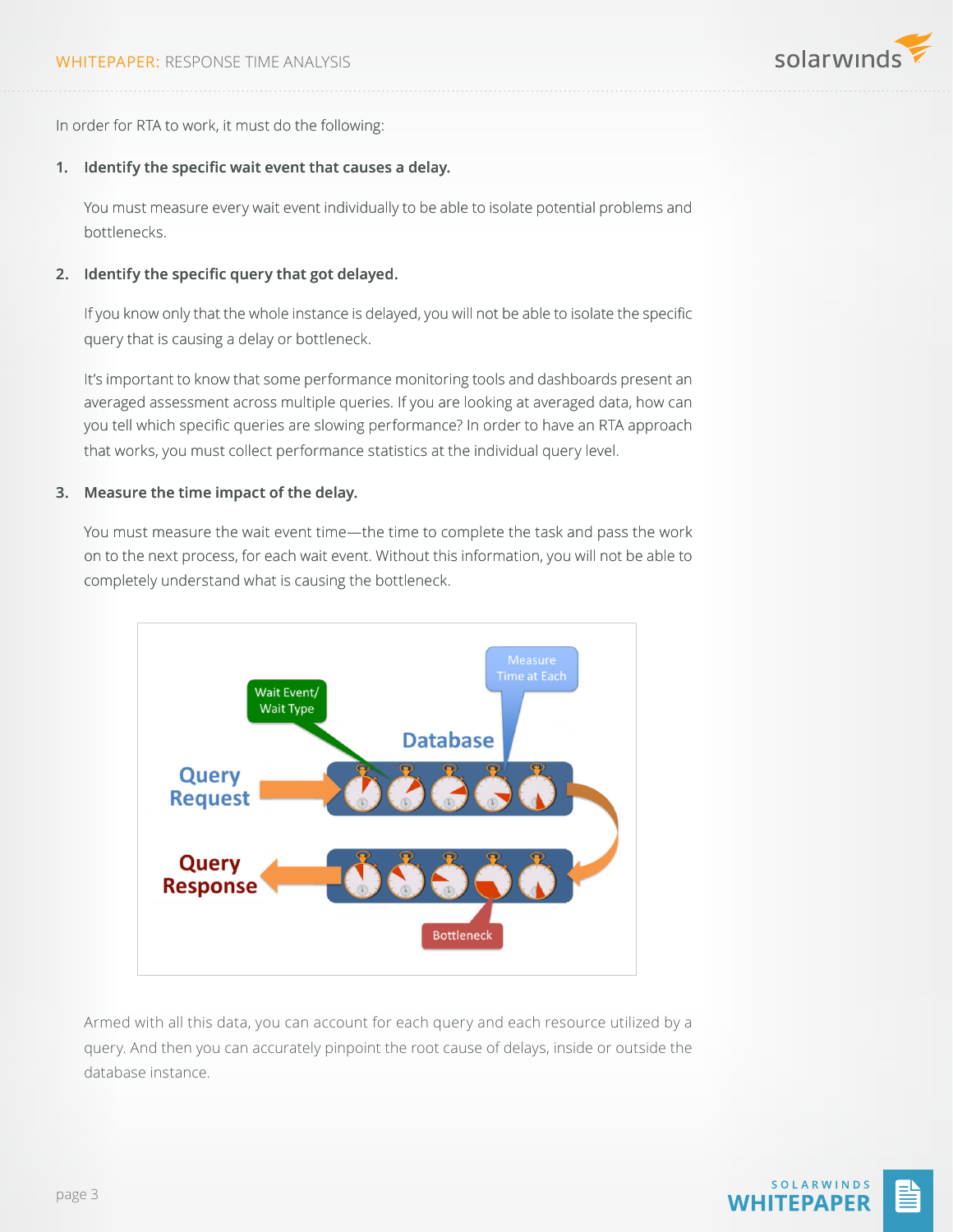

## **WHERE DOES THE DATA REQUIRED FOR RESPONSE TIME ANALYSIS COME FROM?**

There are a number of ways to obtain the performance data required for RTA, including existing database management tools and Trace files. Each has strengths and also important limitations. For example, most are time-intensive, limited to point-in-time views, and accessible only to highly experienced DBAs. Additionally, continuous performance monitoring tools complement existing database management tools and can greatly simplify and speed RTA.

### **Continuous monitoring, via trace**

Trace produces rich precise information that might not be available in any other way, and does capture all the queries.

However, the drawbacks of trace are many. To begin with, tracing is turned on selectively, and it produces no historical/trending information. You must know in advance when and where a problem is going to occur, turn on tracing for that session, and watch to see what happened. This means that trace isn't useful for 24/7 monitoring, for complete performance analysis of production systems, or for proactive performance management.

Trace also produces high overhead. If you're using it for problem-solving, it will add to overhead at the worst possible time. In fact, the load that tools like trace put on a database server are one of the reasons some DBAs don't want to do RTA; they mistakenly believe that trace is the only way to get the information needed to do effective RTA.

Another sometimes overlooked problem with trace is that it produces almost too much information. You need a skilled DBA and lots of time to accurately sort through it and assess its meaning. This makes it especially inappropriate for developers and others who aren't highly experienced DBAs.

Finally, trace can skew your assessment of root cause of performance problems. For example, consider a situation in which you see 95 of 100 sessions are running well, but five sessions have spent 99% of their time waiting for locked rows. If you trace one of the 95 "good" sessions, you may think you don't have any locking issues, and you will likely spend time trying to tune other queries that may not be so critical. Yet, if you happen to trace one of the five "bad" sessions, you might think you could fix the locking problem and so reduce the wait time by 99%. Neither assessment is entirely accurate, and any effort you make based on that assessment will fail to address the real cause of the issue. That can quickly lead to a great deal of wasted time and resources.

### **Continuous performance monitoring tools**

Continuous performance monitoring tools mark the next evolution of tools available for DBAs implementing RTA. These third-party tools, which typically complement existing database management tools, aim to simplify performance management by consolidating performance information in one place.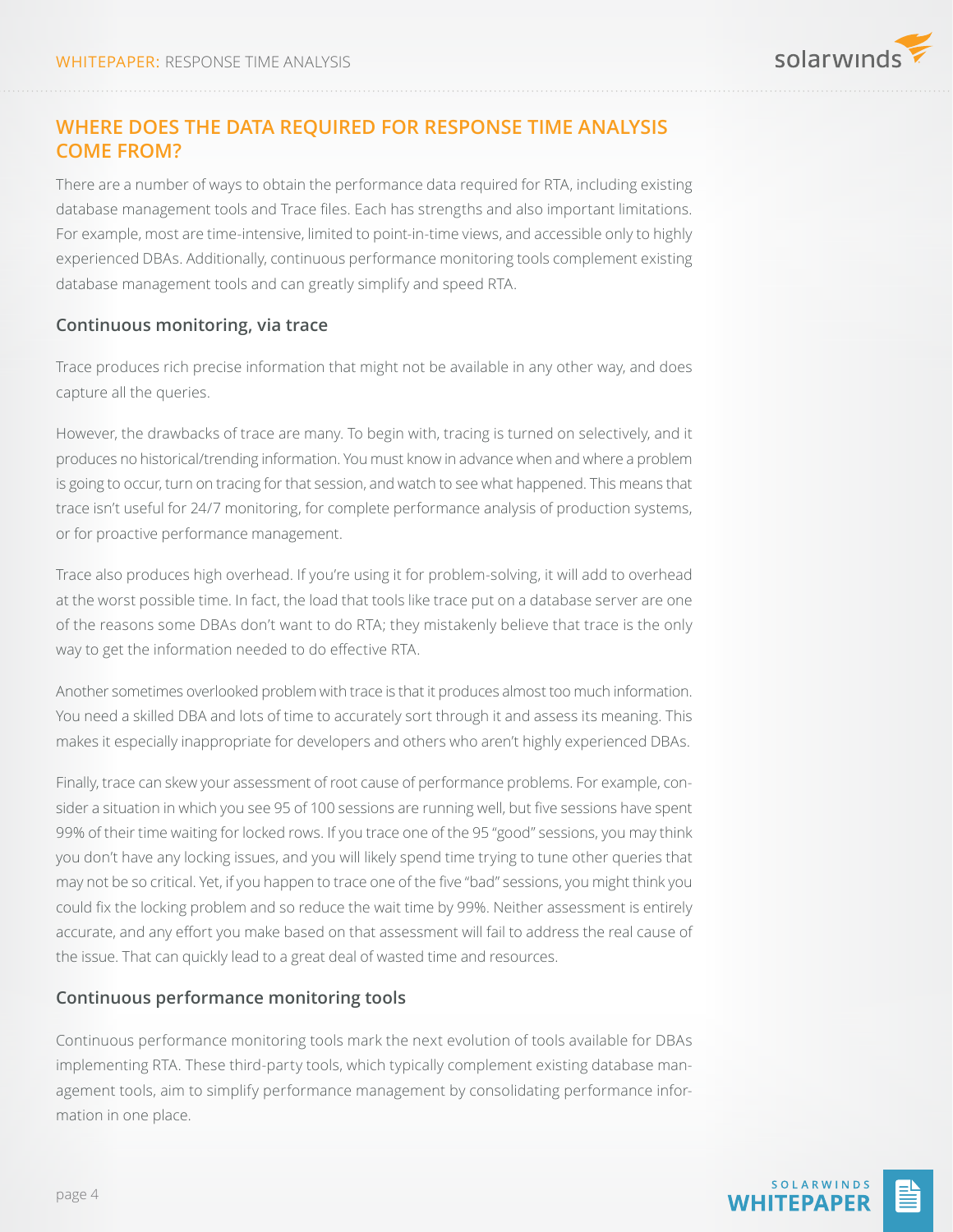

However, even these tools may have limitations, and you should carefully evaluate a tool before making an investment.

The best continuous performance monitoring tools for RTA will meet the following criteria:

- » Identifies and measures the three key elements needed for RTA—if the tool doesn't provide all of these, it just won't work:
	- » Identifies the specific query that got delayed
	- » Identifies the specific bottleneck (wait event) that causes a delay
	- » Shows the time impact of the identified bottleneck

It's important to pay particular attention to how the tool collects data, and where it collects data from.

- » Provides continuous 24x7 monitoring with access to historical trend data
- » Doesn't put a load on the system (some of these tools rely on trace to gather performance data, which can create a load on the monitored server)
- » Can be used by non-DBAs, like developers and managers, to assess performance (so DBAs can spend less time explaining and more time doing). Be sure to ask these questions:
	- » Is it easy enough to use and understand that a non-DBA can use it?
	- » Does it require a user to have access to your production database instance?

Unless the tool meets all these requirements, it will be of limited use in performing RTA.

## **IT'S TIME FOR RESPONSE TIME ANALYSIS**

RTA provides a systematic way to discover and measure performance as it relates to user experience. RTA measures a query end to end, from request to response, all the waits encountered in between, and all the resources used by a query during processing. RTA puts this information into context with other queries, and provides historical trend information to make it possible to identify and fix the bottlenecks with the greatest impact to end users. RTA can transform tuning from a reactive process done in crisis mode late at night or on the weekend to a proactive practice tied to the end users it serves.